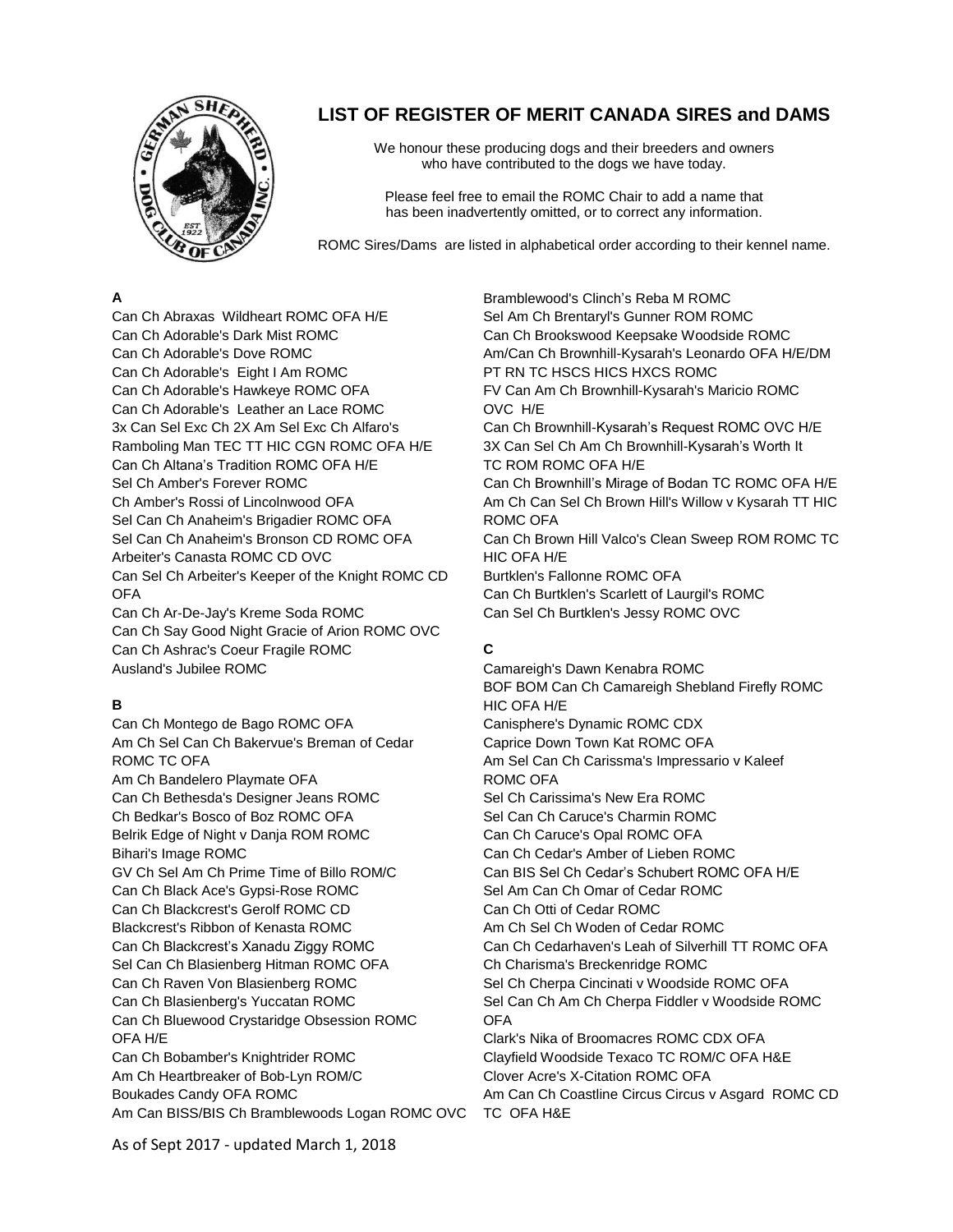Ch Cobert's Nym ROMC OFA Sel Ch Cobert's Reno of Lakeside OFA ROM/C Cobert's Sirocco of Windigail ROM/C OFA GV Ch Cobert's Trollstigen ROM/C OFA Am Ch Cobert's Windsong ROM/C Am Ch Cobert's Zephyr of Windigail ROM/C Sel Am Ch Covy's Mazarati of Tucker Hill ROMC OFA Ch Covy's Shamrock of Tucker Hill CDX ROMC Sel Am Can Ch Covy-Tucker Hill Don Quixote TC ROM/C OFA Covy Tucker Hill Right Stuff II ROMC OFA Ch Covy Tucker Hill Thunderbolt ROMC OFA Am Ch Covy Tucker Hill Manhattan ROMC OFA Can Ch Crownhaus Fireside Folly ROMC Can Ch Crystaridge Bluewood Emerald ROMC OVC H/E Can Sel Ch Crystaridge's Bonne Belle ROMC OFA Can multi BIS Ch Crystaridge Evolution's London ROMC OVC H/E Can Ch Crystaridge's Fantasia ROMC OFA H/E Crystaridge Flashdance ROMC Can Ch Crystaridge's High Society ROMC OFA H/E Can Ch Crystaridge Impossible Dream CD ROMC OFA Can Ch Crystaridge's Kentucky Rain ROMC OFA H/E Can Ch Crystaridge's Majestic Krystle ROMC CD TT OFA Can Ch Crystaridge's Masterpiece ROMC CD OFA Can Ch Crystaridge's Royal Lancer ROMC TT CD OFA H/E Can Ch Crystaridge Ulandis ROMC OFA H/E Can Ch Crystaridge's Xanadu ROMC OFA H/E

### **D**

Can Ch Dawnearl's Lucky Penny ROMC OFA Can. Ch. Delpha Brave Heart ROMC OFA H/E Am Ch Dolmar Noel of Springrock ROMC Am Sel Ch Doppel-Tay's Hawkeye ROM/C OFA Can Ch Doppel-Tay Sandyhill Fyre ROMC Doppelt-Tay Zeek v Stonehaven ROM/C OFA Dynamic's Galla Manzerol ROMC V Can Ch Bingo von der Dunieschenke ROMC CD SchH11 KKL/a OFA Can Ch Dutch Hill's Dirke v Manorfields ROMC Can Ch Dutch Hill Lureen von Iserbrunn ROMC CDX TD OVC

# **E**

Echolane's Hunter v Woodside ROMC OFA Echolane's Jenna v Woodside ROMC FVX Sel Ch Echolane's Jo-San's Eve ROMC Am Can Ch Baa Baa Black Sheep of Edan ROMC TC CGC HIC ROMC Can Ch Buck von Eichen TT CDX HC OFA Elkovar Bandellero Kid ROMC Can Ch Elmgrove's Hope of Woodside ROMC

### **F**

Zeus of Fran-Jo ROMC ROM

# **G**

Gilberg's Tina ROMC Can Ch Glenavon Raider v Lichetenstein ROMC OFA Glenavon's Dillon ROMC Gregholt's Lola of Helenahaus ROMC Gunmist Shear Elegance ROMC

### **H**

Can Ch Harmonia's Blaze Of Flame ROMC TT TEC HIC CGN OFA H/E/C Can Ch Heidelberg Imitator Belle ROMC OFA Sel Ch Lothario of Heinerberg ROM/C TC CD AOE OFA Can Ch Hellwigg's Fighting Borukai ROMC TEC RN VS OVC H/E Can GV Ch Hermsdorf's Eldorado ROMC OVC Sel Can Ch Hermsdorf's Helen ROMC OFA Hermsdorf's Jewel ROMC OVC Can Ch Hermsdorf's Ronda ROMC CD MVX Sel Can Ch Hermsdorf's Unique ROMC OVC Hiddenacre's Tenacious ROMC Can BIS Ch Hiddn Spgs Tracy Bond V Sndr ROMC ROM TDI CGC HIC HT CD TC OFA H&E Can GV Ch Sel Am Ch Hoheneichen Conan Survival ROMC ROM OFA Am FV/MV Sel Ch Hoheneichen's Flag ROM/C Sel Ch Hoheneichen's Magnum ROM/C

# **J**

Can GV Sel Ch Am Sel Ch Jimeni's Laredo of Rejoy ROMC ROM OFA Can Ch Judilew's Uptown Girl ROMC Can Ch Jomar's Billy Jean ROMC OFA

# **K**

Can Ch Kaleef's Dear Abbey ROMC Ch Karizma's Chanel of Woodside ROM/C OFA MV Sel Am Ch Ken-Delaine's Mastercharge ROMC Can Sel Ch, Am FV MV Sel Exc GCh Kennelwood's Man U Man ROM ROMC OFA H/E Can Ch Kennelwood Survival Windigail ROMC OFA Can Sel Ch Khaskova's Z-Cruise Control ROMC Ch Kiefernfel's Veronica CGN ROMC OVC Ch Kijoda's Alioth ROMC OFA Am Can Sel Ch Kismet's Heart Throb ROMC OFA H/E Can Ch Kohlein's Byzantine CD ROMC OFA H/E Can Ch Kohlein's Listen To Your Heart OVC H&E ROMC Can Ch Kokopelli Aerin v Crystaridge ROMC CD TT CGC OFA H/E Kristari's Any Which Way ROMC OVC H/E Can Ch Kris-T's Command Performance CD ROMC

# **L**

Kalamite Jane de Lacometesse ROMC

As of Sept 2017 - updated March 1, 2018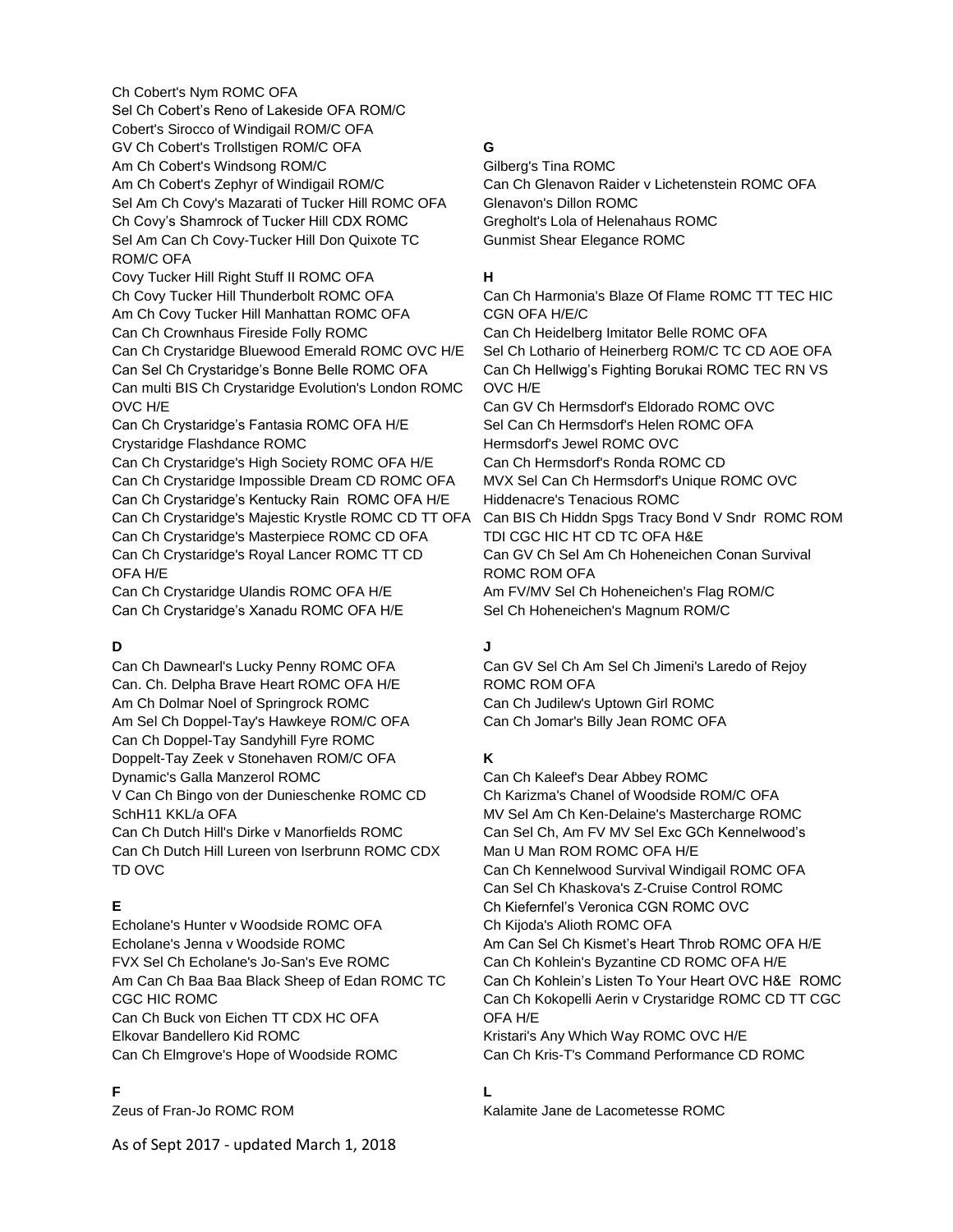Lady Love de Lacomtesse ROMC GV Ch Shelton de Lacomtesse ROMC OFA Langenau's Beau of Jeanden ROM/C Ch Langenau's Tiffany Abraxas ROMC Sel Ch Laurgil's Ajax ROMC OFA Sel Ch Laurgil's Artus ROM/C OFA Ch Leyenda's Starsky of Alkarah ROM/C OFA Ch Darkmist of Lillidale ROMC Can Ch Lillidale's Logan ROMC CD Can Ch Lillidale's Morgan Mistique ROMC CD OFA Can Ch Beau Geste von Lindau ROMC CD OVC Can Ch & OTCh Heide-Marie von Lindau ROMC UD TD HIC OVC Can Ch &OTCh Lindau's Absolute Sinsation ROMC UD TDX UTD RE HT CGN Versatility GOLD OVC H/E OFA C Can Ch Lindau's Colour Of The Night ROMC CDX TDX UTD RE HT TT CGN HCT Versatility GOLD OVC H&E Can Ch Lindau's Elusive ROMC TD HS JHD OVC H&E Can Ch Lindau's In A Heartbeat ROMC TD OVC H/E Can BIS Ch Lindau's Northern Dawn ROMC TD CDX HIC OVC H/E Can Ch Lindau's Phantom Dawn ROMC CD OVC H/E Can Ch Lindau's Schiehallion ROMC CDX TDX UTD RE HT JHD CGN Versatility GOLD OVC H/E OFA C 9x BIS 2x Can Sel Ch Am Ch Select Lindau's Thief of All Hearts TT ROMC OFA H/E Can Ch Lindau's Undaunted ROMC CDX TDX UTD RE HCT CGN OVC H/E Can Ch Lindau's With All My Heart ROMC CD TD HT OVC H&E Lindger's Dixieland Express ROMC Can Ch Linhort's Kahlua Kiss To Jaslin CDX TT ROMC Am Can Sel Ch Lochwood Sundance v Stutgart ROMC OFA **M** Am GV AOE Ch Marhaven's Color Guard ROMC ROM PT Can Ch Radisson's Krystal ROMC OFA HT TC OFA H/E Marwade Guinivere Isis ROMC Can Ch Marwade's Your So Lovely ROMC Can Ch Merkel's Elbredritch ROMC OVC H&E Am Ch Merwestyne's Blaze N'Fire Am Ch Merwestyne's Shasta v Woodside Miklin's Wodin Shoe ROMC FV MV Can Ch Mirheim's Brat ROM/C OVC Can Ch Mirheim's Elli of Fran-Jo ROMC Can Sel Ch Mirheim's MacGyver ROMC OVC Am Sel Ch Can Sel Ch Mirheim's Marenka ROMC Can GV Ch Am Ch Mirheim's Ocassic Am/Can CD CGC ROMC OFA H/E Can Ch Mistique's Crystal ROMC CD OFA Can Ch Mistique's You Gotta Have Faith ROMC OFA H/E Can Ch Mittenbrik Ringo TT CD ROMC OFA Can Ch Morningold's Local Echo ROMC TT OFA Can Ch Morningold's Royal Trust ROMC OFA

#### **N**

Am Sel Ch Nike-Clayfield Always A Lady ROM/C OFA Sel Am Ch Nike-Clayfield Andretti ROM/C OFA BIM Ch Nike-Clayfield Lone Star ROM/C OFA Can Sel Ch Norfleet's Megabucks TC OFA Can Sel Ch Nypower's Cavalier ROMC TT OFA Can Ch Nypower's Dreamweaver ROMC OVC

### **O**

Am Ch Omega's Allegro ROMC ROM PT TC OFA Am Ch Omega's First Edition ROMC OFA Can Sel Ch Othello Belle Star ROMC Ossipee Ceasar v Clover Acres ROMC OFA Can Ch Our Pride Nobody Is My Name ROMC OFA

### **P**

GV Ch Padechma's Persuasion ROM/C OFA Can Sel Exc Ch Am Ch Pastor Burgos ROMC TEC OFA/OVC Can Ch Penny's Standing Ovation CD ROMC OFA Piper Hill's Polo TC ROM/C OFA GV Ch Proven Hill's Banker of Altana ROM/C OFA Am Sel Ch Proven Hill's Up N' Adam ROM/C

### **Q**

Can Ch Citizen Kane "D" of Quanlin ROMC OFA

### **R**

Can Ch Radisson's Annabella ROMC Can Ch Radisson's Arianne ROMC Can Ch Radisson's Blesk ROMC OFA Can Ch Radisson's Chanelle ROMC OFA Can Ch Radisson's Charmelia ROMC CD Can Ch Radisson's Gallan ROMC TT CDX OFA Can Ch Radisson's Jezzabella ROMC OFA Can Sel Ch Radisson's Maverick ROMC OFA Can Ch Radisson's Penelope ROMC Can Ch Radisson's Ritzanna ROMC Can Ch Radisson's Sabrina ROMC Can Ch Radisson's Sarah ROMC Radisson's Valbee ROMC PCD CGN TT HIC OFA H/E Can Ch Radisson's Waverly ROMC Can Sel Ch Rarearth's Ferrari ROMC OVC Can Ch Rayford's Rumson ROMC CD OFA Can Ch Richtbar Rabblerouser ROMC TC HCT CGC HIC JHD OVC H/E Can Ch Richtbar Witchy Woman ROMC TC RN CGN OFA H/E/C/TH/DM Can Ch Rio Valle Challenger ROMC OFA Can Ch Rio Valle's Ginny Herrlickheit ROMC Can Ch Rio Valle Musketeer ROMC OFA Am GV AOE Ch Rio Valle's Nestle Crunch ROMC ROM TC CD OFA Can Ch Riverstone's Complete Chaos ROMC OVC

As of Sept 2017 - updated March 1, 2018

Can Ch Morning's Heavens To Betsy ROMC OVC H/E